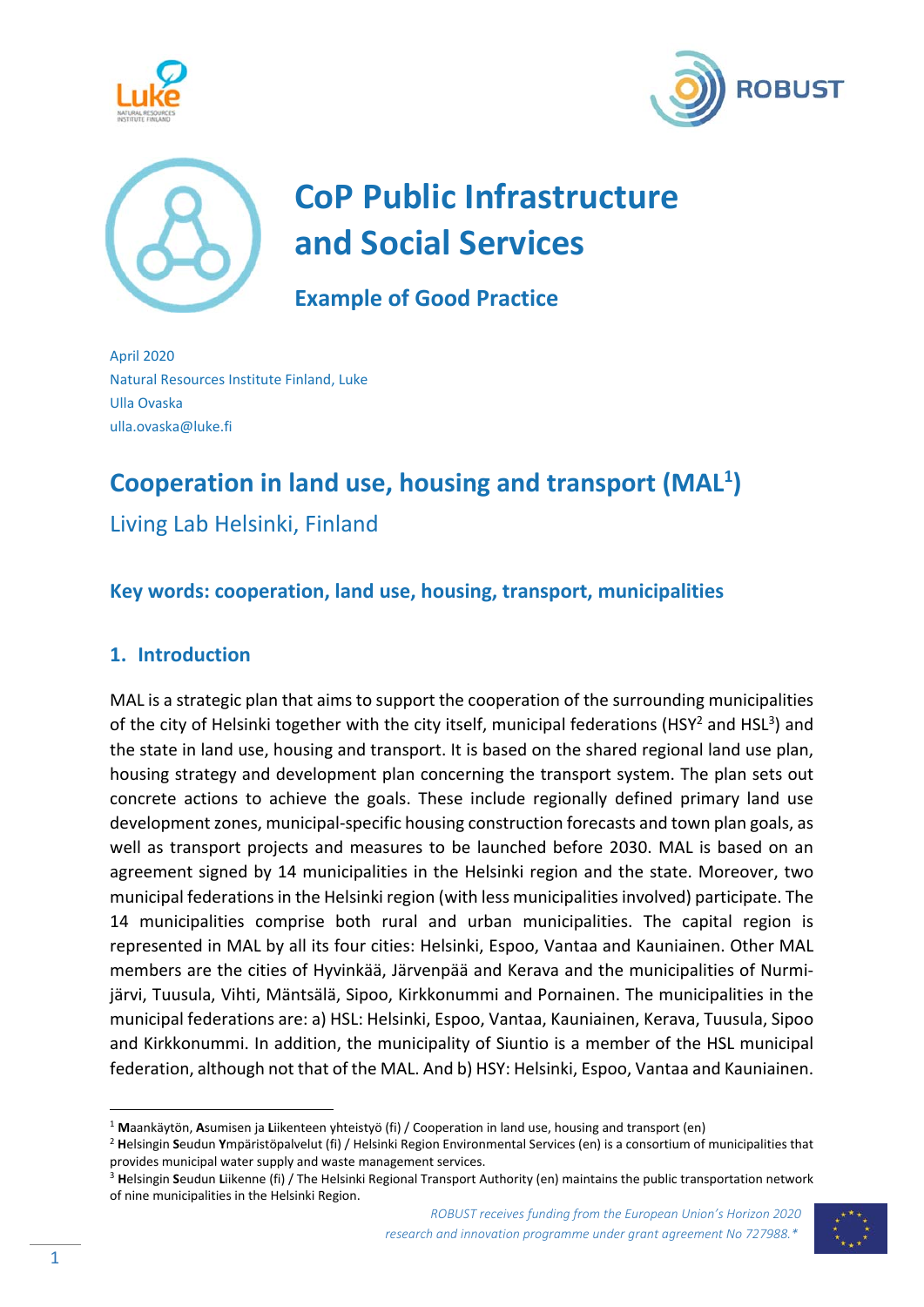



| <b>Municipality</b>            | MAL | <b>HSL</b> | <b>HSY</b> | Capital City | Other   |
|--------------------------------|-----|------------|------------|--------------|---------|
|                                |     |            |            | Region       | Uusimaa |
|                                |     |            |            |              | Region  |
| City of Helsinki               | X   | X          | x          | x            |         |
| City of Espoo                  | X   | X          | X          | X            |         |
| City of Vantaa                 | X   | X          | X          | X            |         |
| City of Kauniainen             | x   | x          | X          | x            |         |
| City of Hyvinkää               | x   |            |            |              | x       |
| City of Järvenpää              | x   |            |            |              | X       |
| City of Kerava                 | X   | X          |            |              | X       |
| Municipality of Nurmijärvi     | X   |            |            |              | X       |
| Municipality of Tuusula        | X   | X          |            |              | X       |
| Municipality of Vihti          | X   |            |            |              | X       |
| Municipality of Mäntsälä       | X   |            |            |              | x       |
| Municipality of Sipoo          | x   | x          |            |              | x       |
| Municipality of Kirkkonummi    | X   | X          |            |              | X       |
| Municipality of Pornainen      | X   |            |            |              | X       |
| <b>Municipality of Siuntio</b> |     | X          |            |              | X       |

#### Table 1: Municipalities of MAL, HSL and HSY

The MAL project group brings rural and urban actors together and sets out concrete actions, such as transport projects. It promotes cooperation and helps to understand each other's perspectives and interests for the benefit of the whole region.

Figure 1: Uusimaa municipalities. Map: Wikipedia



1. Kirkkonummi /Kyrkslätt 2. Kauniainen / Grankulla 3. Tuusula (Tusby) 4. Kerava (Kervo) 5. Järvenpää (Träskända) 6. Pornainen (Borgnäs) 7. Pukkila (Buckila) 8. Myrskylä / Mörskom. Names are given in Finnish and Swedish in bilingual municipalities, in Finnish (and Swedish) in others, if applicable.

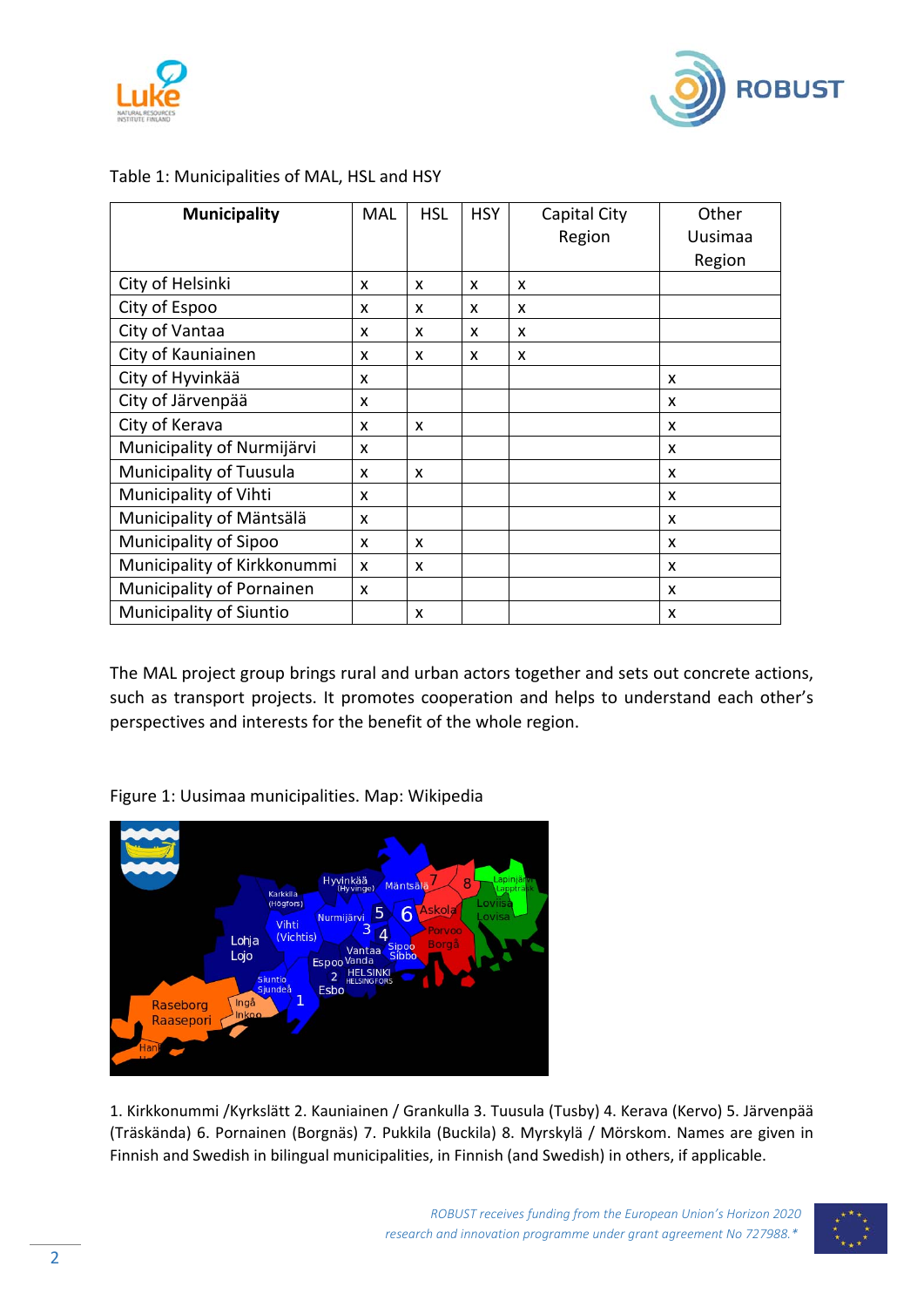



## **2. Project Intention / Background information**

There have been attempts to plan land use, housing and transport on a regional level for a long time. The Helsinki region is now home to 1.5 million people. In 2050, it is estimated to have 2 million residents. People do not stop at municipal boundaries: everyday activities, work and hobbies spread across the Helsinki region. Therefore, it is important to make life in the region as smooth, sustainable, safe and healthy as possible. The growth in land use, housing and transport in the region must be planned to meet the needs of both current and future residents, business and industries. The Helsinki region land use plan, housing strategy and transport system were developed in close cooperation in 2015, and the previous MAL agreement was signed for the years 2016‐2019. The aim of the MAL agreement was to encourage municipalities in the Helsinki region to cooperate in questions of land use, housing and transport. Consequently, it aimed to reduce competition between the participating municipalities. Now the MAL 2019 seeks to further strengthen the cooperation and outlines how the Helsinki region will be developed from 2019 onwards.

The MAL 2019 is open to municipalities in the Helsinki‐Uusimaa region, and the agreement is intended to be equal between all partners. However, municipalities compete e.g. over taxpayers (including businesses) Furthermore, the president and the secretary of the MAL committee represent Helsinki. Helsinki has a dominant role due to its size (ca. 660 000 residents, compared to 290 000 in Espoo, 230 000 in Vantaa, and not more than 50 000 in other member cities and municipalities) and influence. Despite of challenges: competition between municipalities, top-down structure, disproportionate size of Helsinki compared to the others, MAL is a good practice. It shows that close cooperation between different parties, and the attempt to improve governance arrangements benefit the whole region in the long run. Important aspects are: joint developing, shared responsibilities, information exchange, capacity building and mutual platform. The cooperation was implemented top‐down. However, it is composed of representatives of local authorities and the MAL agreement is negotiated between the members. Cooperation in the planning and realization of land use, housing and transport helps to develop the region in a socially, economically and ecologically sustainable way.

### **3. Main Description**

The MAL is renewed every four years, and currently the experiences and feedback of the 2016‐ 2019 period are used in the MAL 2019 plan (2020-2023). The MAL agreement is to be signed between the state, municipalities and HSL. MAL 2019 presents the desired future for the Helsinki region. It sets out goals as well as concrete measures for achieving them, i.e. for reducing traffic emissions in the region, making everyday life easy, enabling people to find affordable housing, having good transport connections, and meeting the needs of labor force, business and industry.

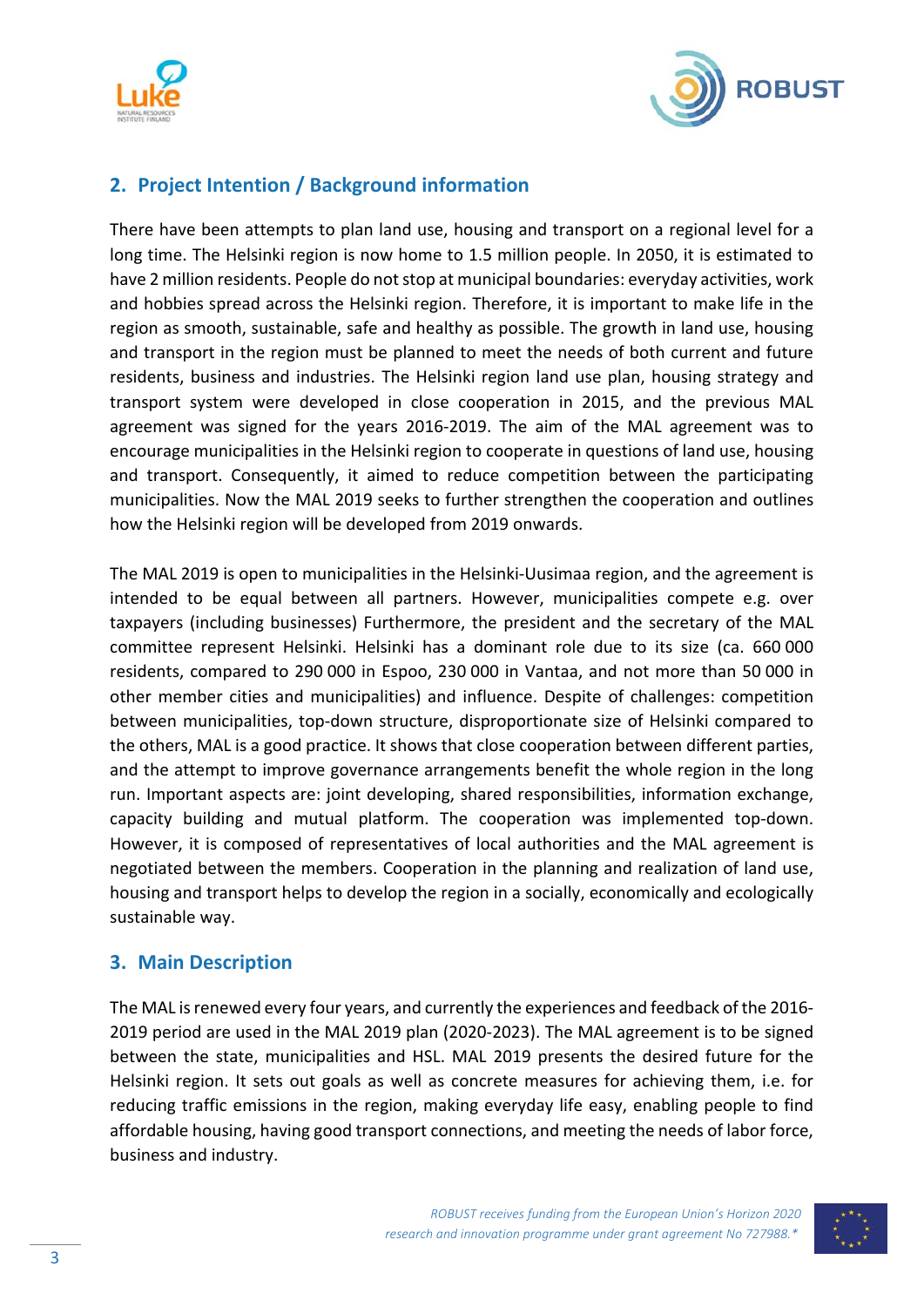



The plan tells where housing will be built in the future, how transport and the transport system will be developed to best serve the needs of the entire Helsinki region, and how sufficient housing is provided for people in different life situations, while at the same time ensuring the quality of both housing and the living environment.

The vision of the MAL 2019 plan contains four key words: low‐emission, attractive, vibrant and healthy. MAL 2019 aims at an attractive Helsinki region that offers versatile housing options. The housing options are based on district centers that have distinctive characteristics. Moreover, MAL 2019 tries to encourage people to travel on foot, by bike and by public transport: traffic emissions are planned to be halved by 2030 compared to 2005. The state participates in the financing and planning through transport system planning and the MAL project group. The municipalities participate in the transport system planning and are jointly responsible for land use and housing planning. Long‐term land use solutions are also outlined in the Uusimaa regional land use plan. Municipal federations are responsible for housing, land use (HSY) and transport (HSL) data and reporting. Municipalities, the state and HSL are responsible for the implementation and promotion of measures related to transport, each in their own area of responsibility. The implementation of nearly all the measures requires close cooperation between a number of parties.

All members contribute financially. They commit money, time and expertise. The MAL agreement is a prerequisite for government funding. In 2017, municipalities and the state invested: €550m in housing infrastructure and housing production as well as maintenance of housing infrastructure (municipalities about €475m and the state about €75m). Funding for the transport system mounted to 1.69 billion euros, of which 20% went into road maintenance, 36% into investments and 44% into public transport services. Out of the total, municipalities paid 61% and the state 18%. Ticket revenue covered 21% of the funding. The MAL group (members) has an annual follow-up meeting prepared by MAL secretariat. The MAL 2019 has an indicator system for yearly housing production, zoning plans for residential units entered into force, transport infrastructure investments and transport services. The impact assessment of MAL 2019 aims to increase the transparency of the planning process, motivating the use of information in decision‐making and open discussion, also including residents. This would enhance the participatory and democratic procedures of the planning in the future.